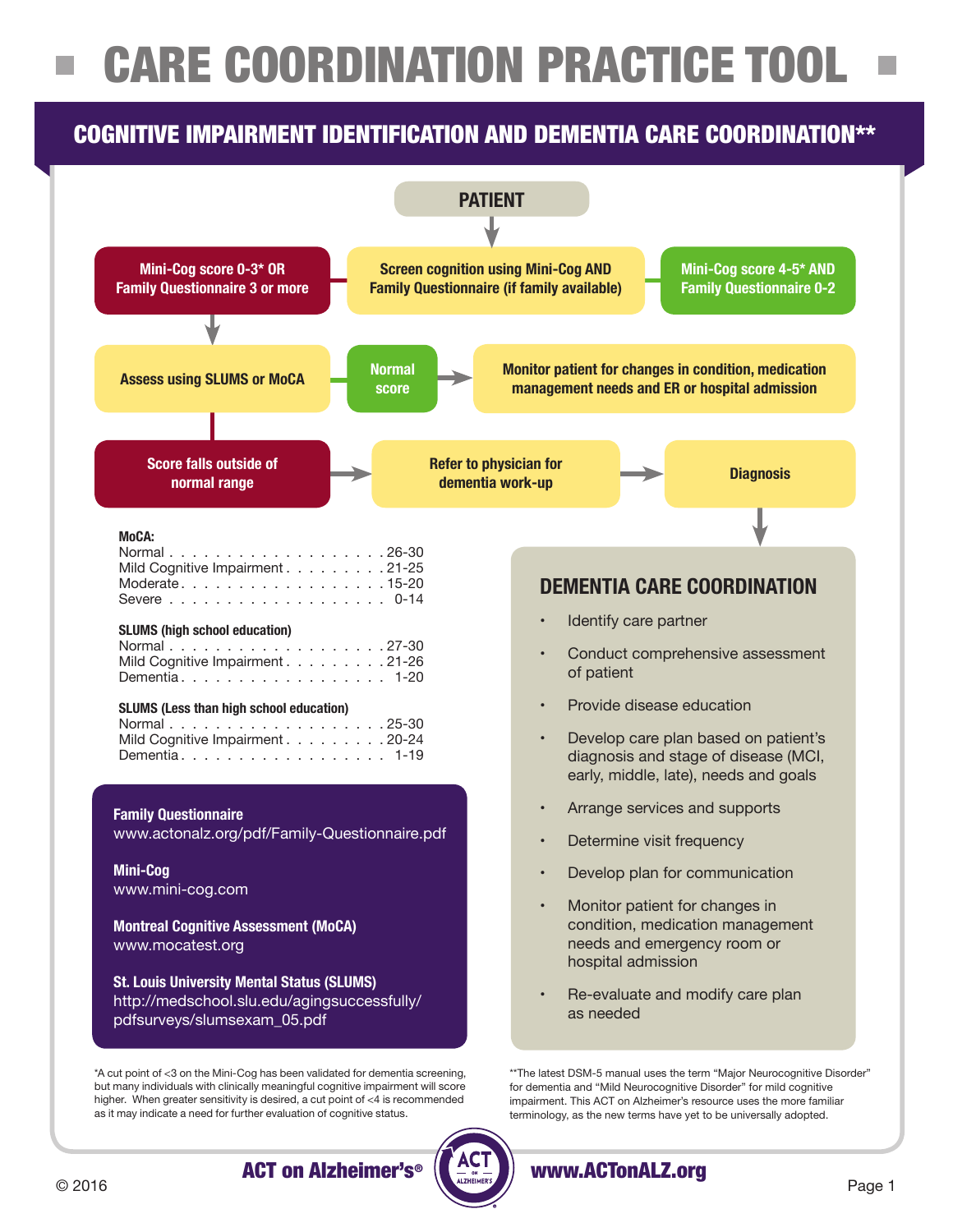*With the patient and care partner, create a personcentered plan to meet identified needs, address barriers and set goals based on the patient's values.*

### **Conduct comprehensive assessment of patient (include care partner).**

- ☐ Person-centered care includes understanding cultural context in which people are living (www.actonalz. org/cultural-competency-awareness)
- ☐ Screening and diagnosis of diverse populations (www.actonalz.org/screening-diverse-populations)

#### **Educate the patient and care partner about diagnosis and disease process.**

- ☐ Contact Alzheimer's Association Minnesota-North Dakota 24/7 Helpline at 1-800-272-3900 or visit www.alz.org/mnnd/
- ☐ Refer to the Taking Action Workbook (www.actonalz.org/pdf/Taking-Action.pdf)
- ☐ Culturally responsive resources (www.actonalz.org/culturally-responsive-resources)

### **Develop care plan based on patient's diagnosis and stage of disease, needs and goals.**

### **Medication Therapy and Management**

- ☐ Discuss prescribed and over-the-counter medications
- $\Box$  Refer to pharmacist for medication review and to simplify medication regimen
- ☐ Work with patient's health care team to create a medication management plan
- ☐ Educate patient and care partner on medication management aids (pill organizers, dispensers, alarms)

*Patients in middle and late stages will require medication oversight from care partner or health care professional.*

### **Maximize Abilities**

- ☐ Work with patient's health care team to treat conditions that may worsen symptoms or lead to poor outcomes, including depression and co-existing medical conditions (e.g., diabetes, blood pressure, sleep dysregulation)
- ☐ Encourage patient to stop smoking and/or limit alcohol
- ☐ Refer to occupational therapy to maximize ability for self care
- ☐ Encourage lifestyle changes that may reduce disease symptoms or slow their progression (e.g., establish routines for person with disease and care partner)

### **Care Partner Education and Support (if patient has a care partner)**

- ☐ Refer to support groups, respite care, caregiver education and training programs, and caregiver coaching services.
- ☐ Contact the Alzheimer's Association Minnesota-North Dakota 24/7 Helpline at 1-800-272-3900
- ☐ Call the Senior LinkAge Line® at 1-800-333-2433

### **Health, Wellness and Engagement**

- ☐ Encourage regular physical activity and healthy eating
- ☐ Contact Alzheimer's Association Minnesota-North Dakota 24/7 Helpline 1-800-272-3900 for engagement programs
- ☐ Encourage socialization and participation in activities the patient enjoys

*See Living Well Workbook for recommendations (www.actonalz.org/pdf/Living-Well.pdf).*



ACT on Alzheimer's<sup>®</sup> ( $\left(\frac{1}{n}$ , and all all alternative and all alternative and all alternative and all alternative and all alternative and all alternative and all alternative and all alternative and all alternative an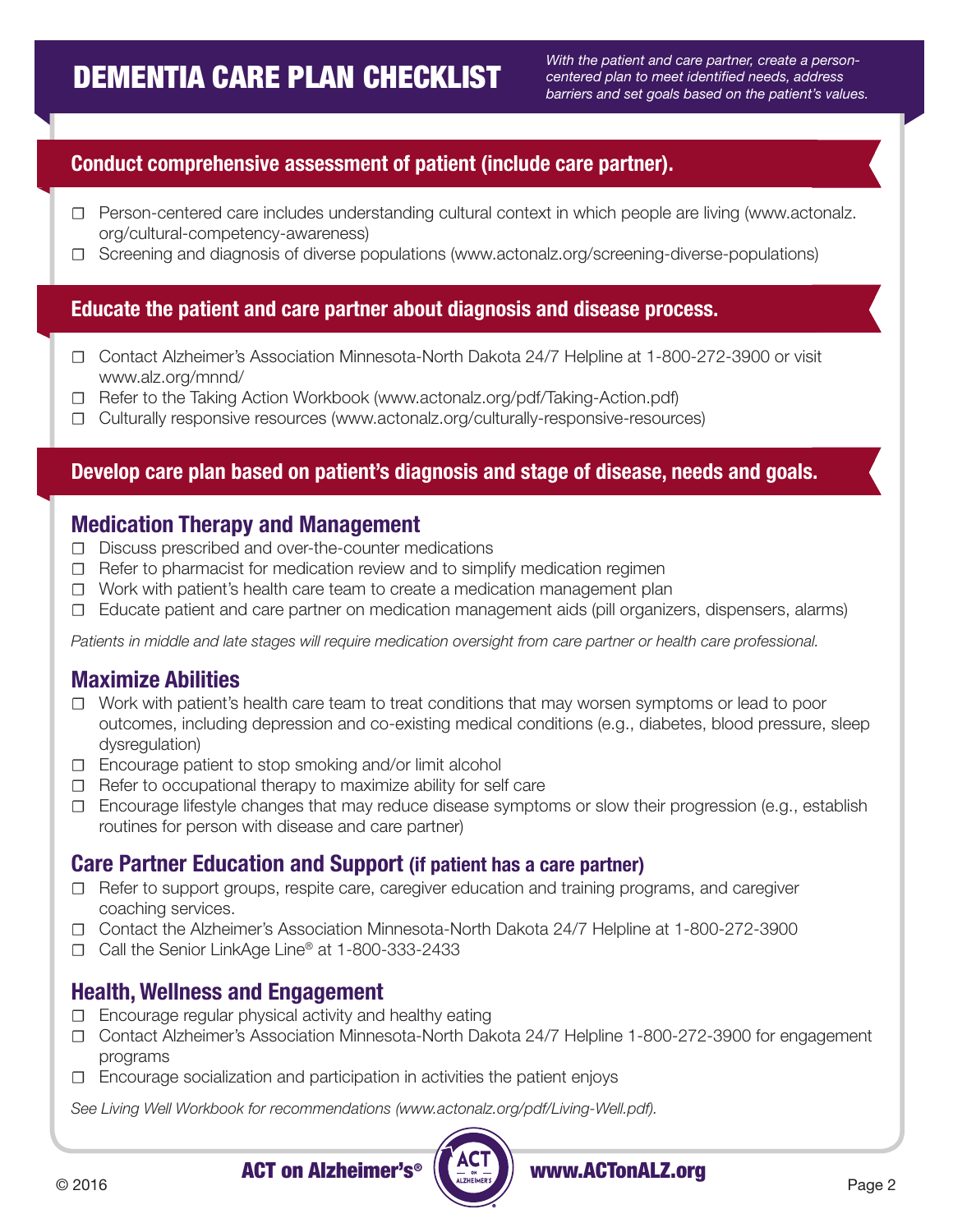# DEMENTIA CARE PLAN CHECKLIST (CONT.)

## **Home and Personal Safety**

- ☐ Refer to an occupational therapist and/or physical therapist to address fall risk, sensory/mobility aids and home modifications
- ☐ Obtain MedicAlert® + Alzheimer's Association Safe Return® (call 1-800-272-3900 or visit www.alz.org/care/dementia-medic-alert-safe-return.asp)
- ☐ Refer to occupational therapy for driving evaluation (http://myaota.aota.org/driver\_search/index.aspx)
- ☐ Educate patient and care partner about safe driving (see At the Crossroads at www.thehartford.com/advance50/publications-on-aging or Dementia and Driving Resource Center at www.alz.org/driving

## **Legal Planning**

- □ Refer to an elder law attorney
- ☐ Encourage patient to assign durable power of attorney and health care directive

### **Advance Care Planning**

☐ Encourage patient and family to discuss and document preferences for care when patient is not able to make decisions (see Honoring Choices at www.honoringchoices.org or Health Care Directive at www.extension.umn.edu/family/live-healthy-live-well/healthy-futures/health-care-directive/)

*In middle and late stages, discuss palliative care and hospice with patient and care partner.* 

### **Arrange services and supports.**

- ☐ Link to an expert by calling Senior LinkAge Line®, A One Stop Shop for Minnesota Seniors at 1-800-333- 2433 or visit www.MinnesotaHelp.info<sup>®</sup> to locate and arrange for support, such as indoor and outdoor chore services, home-delivered meals, transportation and assistance with paying for prescription drugs.
- ☐ Contact the Alzheimer's Association Minnesota-North Dakota 24/7 Helpline at 1-800-272-3900 or visit www.alz.org/mnnd
- ☐ Culturally responsive supports and resources: www.actonalz.org/culturally-responsive-resources

### **Determine visit frequency and plan for communication.**

- ☐ Schedule regular check-ins with the patient and care partner (consider monthly face-to-face visits until relationship is established)
- ☐ Educate patient and care partner to contact care coordinator for changes in condition, assistance with medication management and emergency room or hospital admission

### **Re-evaluate and modify care plan as needed.**